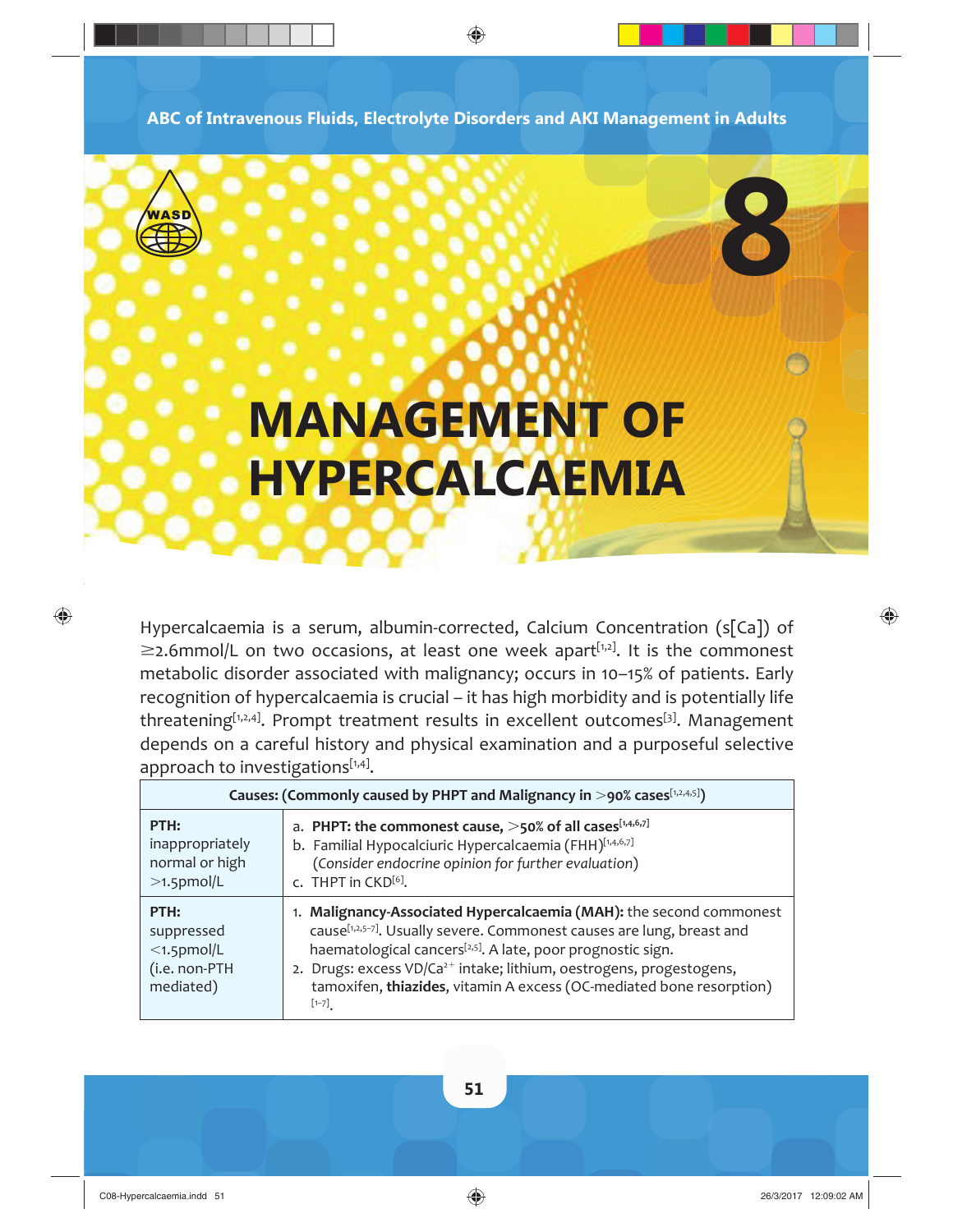**ABC of Intravenous Fluids**

 $\bigoplus$ 

**52**

 $\bigoplus$ 

|                                                                                                                                                                                                                                                                                                                                                                                                                                                                                                                                                                                                                                                                                                                                                                                   | 3. Granulomatous disease (activation of extra-renal 1 $\alpha$ -hydroxylase $\rightarrow$<br>increased calcitriol): e.g. sarcoidosis, Tuberculosis, IBD[1,2,4,6].<br>4. Others: CKD (calcium-based Pi binders $+/-$ VD, $+/-$ adynamic bone<br>disease), adrenal insufficiency, thyrotoxicosis (stimulate osteoclastic<br>bone resorption), immobilisation <sup>[1-7]</sup> . |  |  |
|-----------------------------------------------------------------------------------------------------------------------------------------------------------------------------------------------------------------------------------------------------------------------------------------------------------------------------------------------------------------------------------------------------------------------------------------------------------------------------------------------------------------------------------------------------------------------------------------------------------------------------------------------------------------------------------------------------------------------------------------------------------------------------------|-------------------------------------------------------------------------------------------------------------------------------------------------------------------------------------------------------------------------------------------------------------------------------------------------------------------------------------------------------------------------------|--|--|
| Symptoms and Signs (S/S)[1-10]                                                                                                                                                                                                                                                                                                                                                                                                                                                                                                                                                                                                                                                                                                                                                    |                                                                                                                                                                                                                                                                                                                                                                               |  |  |
| The extent of hypercalcaemia-associated S/S relates to the severity and rate of onset of<br>hypercalcaemia. Asymptomatic or non-specific S/S if mild and/or chronic. Symptoms include the<br>mnemonic 'Stones, Bones, Abdominal moans and Psychic groans':                                                                                                                                                                                                                                                                                                                                                                                                                                                                                                                        |                                                                                                                                                                                                                                                                                                                                                                               |  |  |
| • Skeletal: bone pain, fractures (osteoporotic in HPT or pathological in malignancy).<br>• Neuropsychiatric an Neuromuscular: anxiety, depression, muscle weakness (lethargy,<br>confusion and coma – in patients with severe rapidly increasing $s[Ca]$ ).<br>• Gastrointestinal: constipation, nausea, vomiting (dehydration), abdominal pain, pepticulcer<br>and pancreatitis.<br>• Renal: polyuria, polydipsia, and dehydration (N DI), renal colic (nephrolithiasis) and renal<br>impairment (nephrocalcinosis) and dRTA<br>• CVS: acute – shortened QT interval, arrhythmias are rare. Chronic – hypertension, deposition<br>of calcium in heart valves, coronary arteries and myocardial fibres.<br>• Other: itching, keratitis, conjunctivitis and corneal calcification. |                                                                                                                                                                                                                                                                                                                                                                               |  |  |
| Investigations[1,2,4,5]                                                                                                                                                                                                                                                                                                                                                                                                                                                                                                                                                                                                                                                                                                                                                           |                                                                                                                                                                                                                                                                                                                                                                               |  |  |
| • s[Ca], Albumin, UEs. Repeat after one week to confirm the result.<br>• Intact PTH (iPTH): the single most important diagnostic test<br>• Clinically-guided tests to identify the underlying cause if iPTH suppressed: $\triangle$ PTHrP<br>(possibly carcinoma lung), $\triangle$ ALP (osteolytic HrC – possibly carcinoma breast),<br>VD metabolites, Igs/SEP, TSH.                                                                                                                                                                                                                                                                                                                                                                                                            |                                                                                                                                                                                                                                                                                                                                                                               |  |  |
| Abbreviations: PHPT=Primary Hyperparathyroidism; N DI=Nephrogenic Diabetes Insipidus; dRTA=Distal<br>Renal Tubular Acidosis; VD=Vitamin D; IBD=Inflammatory Bowel Disease;                                                                                                                                                                                                                                                                                                                                                                                                                                                                                                                                                                                                        |                                                                                                                                                                                                                                                                                                                                                                               |  |  |

**Treatment** choice depends on the severity and rate of onset of hypercalcaemia, in addition to the symptoms and the underlying cause. Managing hypercalcaemia is based mainly on clinical experience and accepted practice rather than controlled trials[3].

| <b>Calcium level</b>                                                    | Treatment[1-12]                                                                                                                                                                                                                                                                                                                                                                                                                                                                                                                                                                                           |
|-------------------------------------------------------------------------|-----------------------------------------------------------------------------------------------------------------------------------------------------------------------------------------------------------------------------------------------------------------------------------------------------------------------------------------------------------------------------------------------------------------------------------------------------------------------------------------------------------------------------------------------------------------------------------------------------------|
| <b>Mild</b><br>$2.65 - 2.9$<br>(Asymptomatic)<br>Almost All<br>patients | 1. Prompt identification and treatment of the underlying cause – stop<br>thiazides and any vitamin A, D or Ca supplements.<br>2. Immediate treatment not usually necessary <sup>[5]</sup> . Refer to endocrine or<br>other teams as appropriate[1,4].<br>3. Monitor: repeat s[Ca] after one week if the cause is unconfirmed.<br>(Fast increasing s[Ca] suggest malignancy; refer urgently[2]).<br>4. Ensure adequate oral fluid intake <sup>[2]</sup> ; will also promote renal<br>Ca excretion- avoid excessive fluid loading[1,2,7]. Caution in cardiac,<br>renal disease and old age <sup>[2]</sup> . |
|                                                                         | Asymptomatic, mild hypercalcemia is often discovered on routine screening:<br>patients generally do not benefit from normalisation of s[Ca][4,6].                                                                                                                                                                                                                                                                                                                                                                                                                                                         |

 $\bigoplus$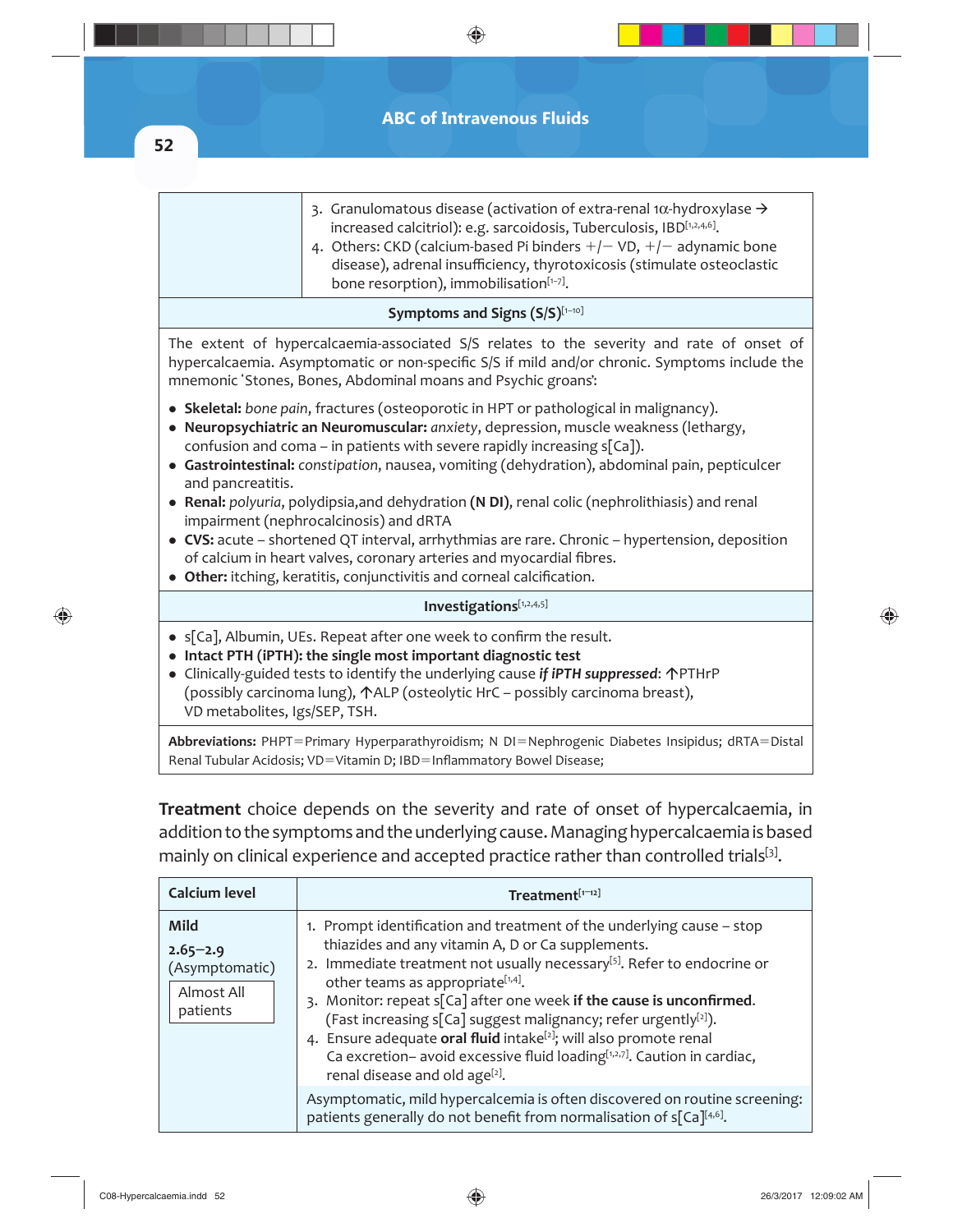## **Management of Hypercalcaemia**

 $\bigoplus$ 

**53**

 $\bigoplus$ 

| <b>Moderate</b>                             | Asymptomatic - Apply all treatment measures listed above                                                                                                                                                                                                                                                                                                                                                                                                                                                                                                                                                                                                                                                                                                                                                             |
|---------------------------------------------|----------------------------------------------------------------------------------------------------------------------------------------------------------------------------------------------------------------------------------------------------------------------------------------------------------------------------------------------------------------------------------------------------------------------------------------------------------------------------------------------------------------------------------------------------------------------------------------------------------------------------------------------------------------------------------------------------------------------------------------------------------------------------------------------------------------------|
| $3.0 - 3.4$                                 | Symptomatic - treat as severe hypercalcaemia, box below                                                                                                                                                                                                                                                                                                                                                                                                                                                                                                                                                                                                                                                                                                                                                              |
|                                             |                                                                                                                                                                                                                                                                                                                                                                                                                                                                                                                                                                                                                                                                                                                                                                                                                      |
| <b>Severe</b><br>$\geq$ 3.5<br>All patients | • Apply all treatment measures listed above $+$<br>Immediate admission to hospital <sup>[1-3,6,7]</sup> .<br>• Rehydration to achieve euvolaemia: IV 0.9% normal saline $(NS)$ ~<br>3-4L/24hrs[1,3,5-7,12]. Continue with IV NS as necessary. Caution - avoid<br>excessive fluid loading as above[1,2,7].<br>• Zoledronic Acid <sup>*</sup> (ZA) 4mg in 100ml 0.9% NS infusion over 15 minutes -<br>superior (more efficacious+longer duration of action) to pamidronate<br>for MAH[1,3,5,6,11,12]; complete normalisation of $s[Ca]$ levels in < three days<br>in 80-100% of patients[1].<br>• Monitoring: daily s[Ca], [Mg], [Pi] and UEs<br>• Give Calcitonin if symptoms are severe (see further treatments)<br>Loop Diuretics (LD): their routine use is not indicated <sup>[1,3,5,12]</sup> . Judicious use of |
|                                             | loop diuretics if volume overload develops inadvertently[1,3,5,12].                                                                                                                                                                                                                                                                                                                                                                                                                                                                                                                                                                                                                                                                                                                                                  |
|                                             |                                                                                                                                                                                                                                                                                                                                                                                                                                                                                                                                                                                                                                                                                                                                                                                                                      |
|                                             | <b>Further treatments</b><br>All patients                                                                                                                                                                                                                                                                                                                                                                                                                                                                                                                                                                                                                                                                                                                                                                            |
|                                             | • Calcitonin: has the most rapid onset of action, within 4-6hrs. Give alongside ZA, dose 4iu/kg,<br>im or sc, 6-12 hourly. It lowers s[Ca] by $\sim$ 0.5mmol/l. The effect is short, lasts for few hours. Use<br>for a maximum of 48hrs, limited efficacy thereafter because of tolerance[1-6,12].                                                                                                                                                                                                                                                                                                                                                                                                                                                                                                                   |
| complicated by renal failure[1,3-7].        | • Dialysis (HD/PD): consider for severe (s[Ca] 4.5 to 5mmol/L), refractory hypercalcaemia<br>with neurologic symptoms and stable circulation or in those with severe hypercalcemia                                                                                                                                                                                                                                                                                                                                                                                                                                                                                                                                                                                                                                   |
|                                             |                                                                                                                                                                                                                                                                                                                                                                                                                                                                                                                                                                                                                                                                                                                                                                                                                      |
|                                             | <b>Further: Cause-specific treatment</b>                                                                                                                                                                                                                                                                                                                                                                                                                                                                                                                                                                                                                                                                                                                                                                             |
| for osteoporosis <sup>[2]</sup> .           | • PHPT: surgical treatment is indicated for all patients with specific PHPT-related symptoms <sup>[9]</sup> .<br>Cinacalcet is accepted in PHPT where surgery is indicated but clinically inappropriate <sup>[1,2]</sup> .<br>Cautious correction of vitamin D deficiency, to levels of 50-75nmol/[[1,2,9]; and bisphosphonates                                                                                                                                                                                                                                                                                                                                                                                                                                                                                      |
|                                             | • MAH <sup>§</sup> : admit if moderate, severe or symptomatic hypercalcaemia and treat as above <sup>[1,2,5]</sup> .<br>If severe, symptomatic MAH refractory to ZA, consider denosumab <sup>†</sup> - initial dose 60mg<br>subcutaneously, with repeat dosing based upon response <sup>[1,5]</sup> . Further, see notes below.                                                                                                                                                                                                                                                                                                                                                                                                                                                                                      |
|                                             | • Granulomatous disease (secondary to calcitriol excess); haematological malignancy:<br>glucocorticoides (Prednisolone 20-40mg orally daily), effective within 2-5 days[1,3,5-7]. Calcitriol<br>excess responds poorly to bisphosphonates.                                                                                                                                                                                                                                                                                                                                                                                                                                                                                                                                                                           |
|                                             | Abbreviations: UOP=Urine Output; HD=Haemodialysis; PD=Peritoneal Dialysis<br>*Bisphosphonate: Disodium Pamidronate (DSP): an alternative to ZA, 60-90mg in 250ml-1L NS 0.9% IV over<br>4hrs. Bisphophonates are effective by the 2nd to 4th day <sup>[5]</sup> . $s[Ca]$ usually returns to normal within seven days.                                                                                                                                                                                                                                                                                                                                                                                                                                                                                                |

 $\bigoplus$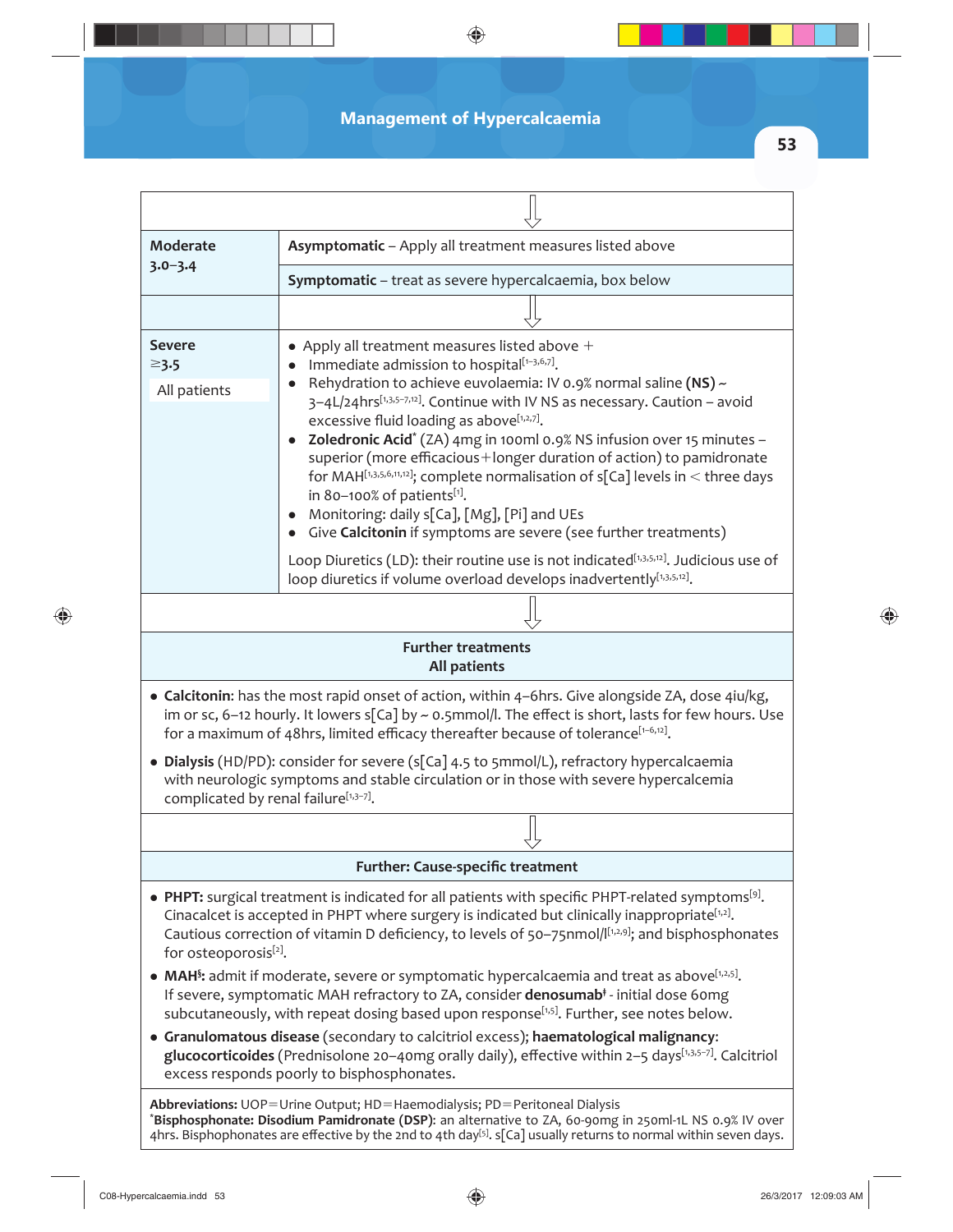⊕

**54**

 $\bigcirc$ 

**Renal impairment:** caution, bisphosphonates are excreted by the kidneys<sup>[5]</sup>. No dose adjustment if serum creatinine ( $sCr \leq 300$ . If  $sCr > 300$  – ensure adequate hydration; give **pamidronate**, ½ the normal dose at slower rate; repeat in few days if ineffective<sup>[3,5]</sup>. Side effects of IV bisphosphonates: include fever, arthralgia, myalgia, fatigue, bone pain, impaired renal function and osteonecrosis of the jaw in association with long term use<sup>[5]</sup>.

### § **Malignancy-Associated Hypercalcaemia (MAH)**:

Treat as above. Duration of response to bisphosphonates is  $3-4$  weeks<sup> $[1,2]$ </sup>. Hence, re-check s[Ca] after two weeks – without treatment of the underlying cancer, hypercalcaemia usually returns  $2-4$  weeks. ZA can be re-administered as necessary to control hypercalcaemia<sup>[1,2]</sup>. Consider oral Bisphosphonate for recurrent, >three episodes, hypercalcamia. However, patients with metastatic bone disease usually receive IV ZA or pamidronate every 3–4 weeks as part of their treatment to prevent skeletal complications<sup>[5]</sup>. This measure will also prevent recurrent hypercalcemia[1,2,5].

**‡ Denosumab:** It is a human monoclonal antibody to the Receptor Activator of Nuclear factor Kappa B Ligand (RANKL), an OC differentiating factor. It inhibits OC formation, decreases bone resorption, increases Bone Mineral Density (BMD), and reduces the risk of fracture. Denosumab is not excreted through the kidneys, hence no restrictions in CKD patients. Beware of the risk of hypocalcaemia[1,5].

#### **REFERENCES**

- [1] Minisola, S., Pepe, J., Piemonte, S. and Cipriani, C. The diagnosis and management of hypercalcaemia. *The British Medical Journal* (2015), pp.350. doi: http://dx.doi.org/10.1136/bmj. h2723
- [2] National Institute for Health Care Excellence. Hypercalcaemia, Clinical Knowledge Summaries. 12, (2014). http://cks.nice.org.uk/hypercalcaemia#!topicsummary
- [3] Ahmad, S., Kuraganti, G. and Steenkamp, D. Hypercalcemic Crisis: A Clinical Review. *The American Journal of Medicine (*2014), DOI: http://dx.doi.org/10.1016/j.amjmed.2014.09.030.
- [4] Carroll, M.F. and Schadea, S.D. A Practical Approach to Hypercalcemia. *American Family Physician*  (2003)*,* Vol. 67, No. 9. http://www.aafp.org/afp/2003/0501/p1959.pdf
- [5] Uptodate: Treatment of hypercalcemia (viewed 06.2015).
- [6] Ariyan, C.E. and Sosa, J.A. Assessment and Management of Patients with Abnormal Calcium*. Critical Care Medicine* (2004), Vol. 32, No.4, pp.S146–S154.
- [7] Bushinsky, D.A. and Monk, R.D. Electrolyte Quintet: Calcium. *The Lancet* (1998), Vol. 352, pp. 305–11.
- [8] The British Medical Journal Best Practice. Assessment of hypercalcaemia. http://bestpractice. bmj.com/best-practice/monograph/159.html

♠